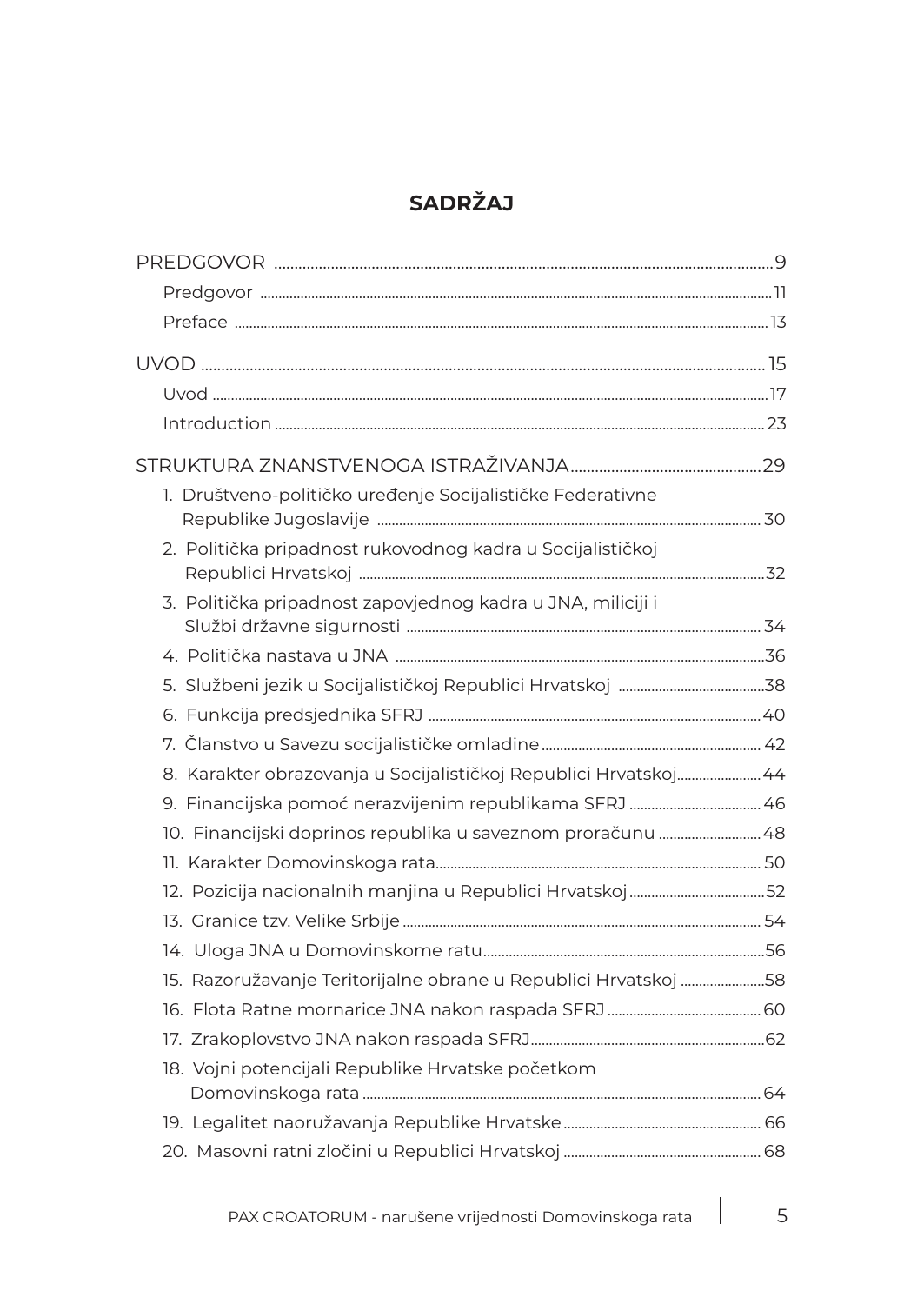| 22. Odnos oficijelne vlasti Republike Hrvatske prema                                                                    |  |
|-------------------------------------------------------------------------------------------------------------------------|--|
| 23. Status manjina u strukturi zakonodavne vlasti u                                                                     |  |
| 24. Status braniteljske populacije u Republici Hrvatskoj76                                                              |  |
| 25. Demografski gubitci tijekom Domovinskoga rata u Osijeku78                                                           |  |
|                                                                                                                         |  |
| 27. Odnos Republike Srbije i Republike Crne Gore prema<br>nestalim osobama u Republici Hrvatskoj tijekom                |  |
| 28. Odnos oficijelnih vlasti Republike Srbije prema oružanoj                                                            |  |
| 29. Istraživanje vrijednosti Domovinskoga rata u Republici Hrvatskoj 86                                                 |  |
|                                                                                                                         |  |
| 1. The socially-political system in the Socialist Federal<br>2. The political affiliation of the executive staff in the |  |
|                                                                                                                         |  |
| 3. The political affiliation of the members of the JNA,                                                                 |  |
|                                                                                                                         |  |
| 5. The official language in the Socialist Republic of Croatia 98                                                        |  |
|                                                                                                                         |  |
|                                                                                                                         |  |
| 8. The character of education in the Socialist Republic of Croatia  104                                                 |  |
| 9. The financial assistance to the underdeveloped republics                                                             |  |
| 10. The financial contribution of the Republic to the                                                                   |  |
|                                                                                                                         |  |
| 12. The position of national minorities in the Republic of Croatia112                                                   |  |
|                                                                                                                         |  |
|                                                                                                                         |  |
| 15. The Disarmament of the Territorial defence in the                                                                   |  |
|                                                                                                                         |  |